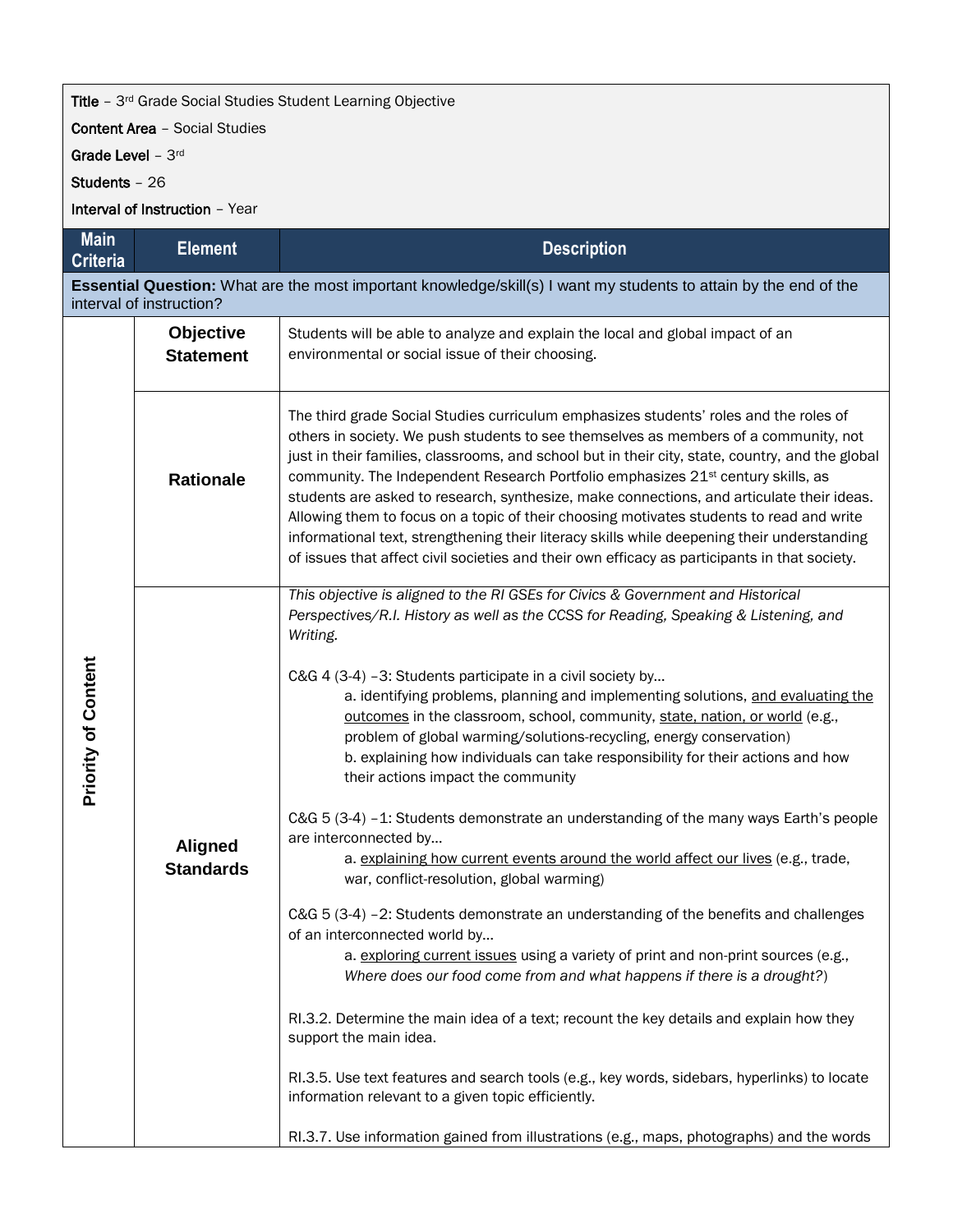|                                                                                                                                                                                             |                                       | in a text to demonstrate understanding of the text (e.g., where, when, why, and how key<br>events occur).                                                                                                                                                                                                                                                                                                                |  |  |
|---------------------------------------------------------------------------------------------------------------------------------------------------------------------------------------------|---------------------------------------|--------------------------------------------------------------------------------------------------------------------------------------------------------------------------------------------------------------------------------------------------------------------------------------------------------------------------------------------------------------------------------------------------------------------------|--|--|
|                                                                                                                                                                                             |                                       | SL.3.4. Report on a topic or text, tell a story, or recount an experience with appropriate<br>facts and relevant, descriptive details, speaking clearly at an understandable pace.                                                                                                                                                                                                                                       |  |  |
|                                                                                                                                                                                             |                                       | W.3.2. Write informative/explanatory texts to examine a topic and convey ideas and<br>information clearly.                                                                                                                                                                                                                                                                                                               |  |  |
|                                                                                                                                                                                             |                                       | a) Introduce a topic and group related information together; include illustrations<br>when useful to aiding comprehension.<br>b) Develop the topic with facts, definitions, and details.<br>Use linking words and phrases (e.g., also, another, and, more, but) to connect<br>C)<br>ideas within categories of information.<br>d) Provide a concluding statement or section.                                             |  |  |
| <b>Essential Question:</b> Where are my students now (at the beginning of instruction) with respect to the objective?                                                                       |                                       |                                                                                                                                                                                                                                                                                                                                                                                                                          |  |  |
|                                                                                                                                                                                             | <b>Baseline Data /</b><br>Information | I reviewed students' end-of-year writing portfolios and final F&P scores from grade 2 and<br>identified three groups:<br>Students who are entering grade 3 with below-grade-level literacy skills (6<br>students);<br>Students who are entering grade 3 with grade-level literacy skills (16 students);<br>$\bullet$<br>and<br>Students who are entering grade 3 with above-grade-level literacy skills (4<br>students). |  |  |
| Essential Question: Based on what I know about my students, where do I expect them to be by the end of the<br>interval of instruction and how will they demonstrate their knowledge/skills? |                                       |                                                                                                                                                                                                                                                                                                                                                                                                                          |  |  |
| Target<br>Rigor of                                                                                                                                                                          | Target(s)                             | All students will complete the Independent Research Portfolio (8 components)<br>20% of students (5) will meet the standard on 5/8 pieces of the portfolio.<br>1)<br>2) 50% of students (13) will meet the standard on 6/8 pieces of the portfolio.<br>30% of students (8) will meet the standard on 7+/8 pieces of the portfolio.<br>3)                                                                                  |  |  |
|                                                                                                                                                                                             | <b>Rationale for</b><br>Target(s)     | Based on my experience with this project and similar groups of students in past years, it is<br>reasonable to expect that all students will be able to complete the portfolio. However, I<br>also know that the level of their work will be influenced by their reading and writing skills.<br>Therefore, these targets are differentiated to reflect students' varying literacy skills upon<br>entry to the grade 3.    |  |  |